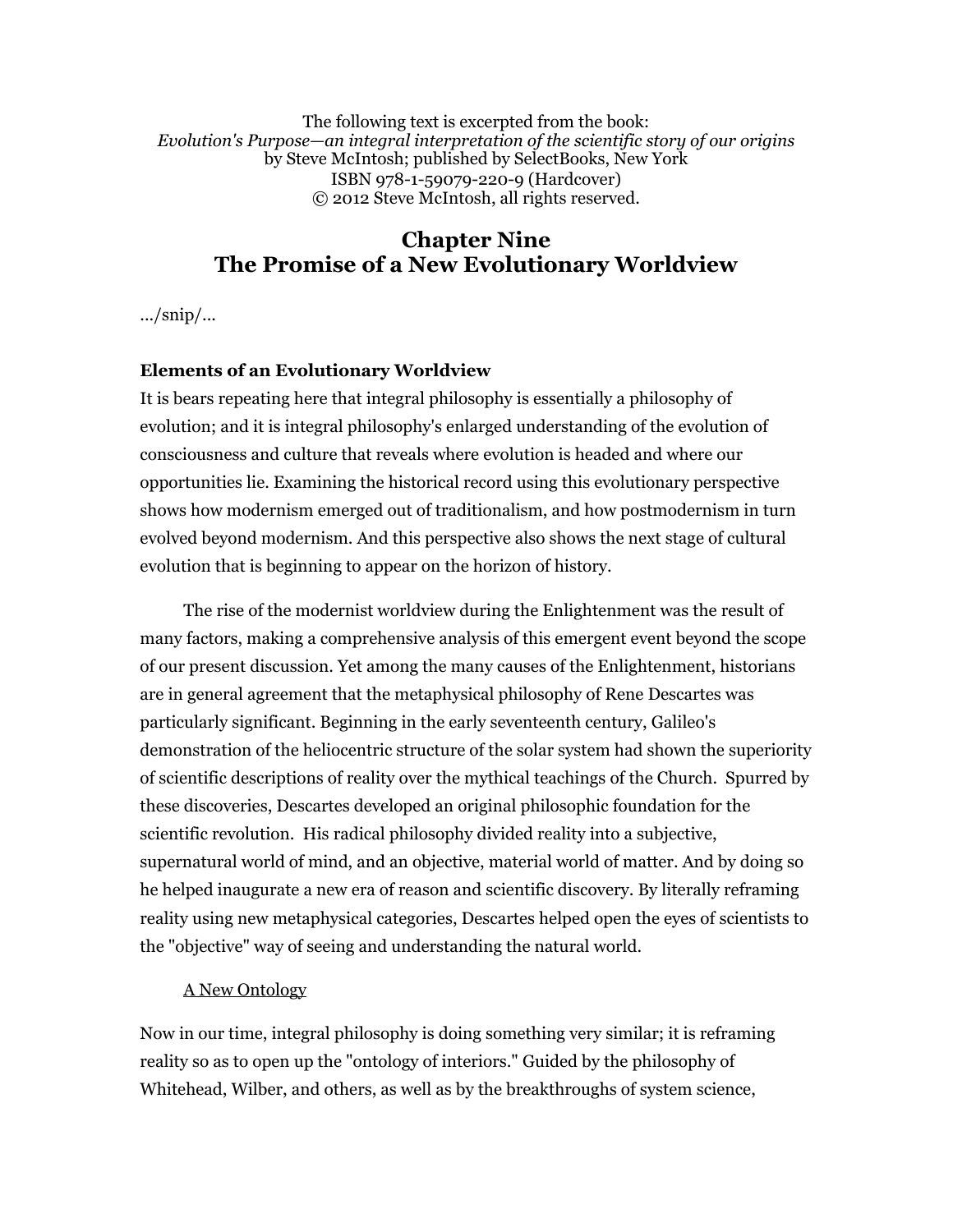integral philosophy has discovered that the worldview structures that provide the steps of evolution for consciousness and culture are actually *dynamic systems of agreement* that resemble the dynamical systems (also known as "dissipative structures") found in nature. These worldview systems have both an exterior, physical expression, and also an interior dimension. On the external side, the features of these dynamic systems of culture are fairly straightforward; they can be found in the various forms of communication and social expression through which worldviews are transmitted and consolidated. Yet on the internal side, in addition to the subjective experience of individuals, integral philosophy has revealed a previously unrecognized *collective interior* aspect of worldview systems. And it is through its expanded recognition of the collective interiors of cultural evolution that integral philosophy reveals a new ontology.

 As noted, historically significant worldviews are powerful, multi-generational, large-scale agreements that frame reality and provide identity for those who ascribe to them. And although these agreements are ultimately affirmed and maintained within the subjective consciousness of individuals, there is an element of such agreements that is neither wholly subjective nor completely objective. That is, worldview structures are partially objective, partially subjective, but also partially "intersubjective"—these dynamic systems occupy the "agreement space" that exists *in between* individuals. Put differently, evolutionarily significant, macro agreements about values occupy multiple domains simultaneously: these worldview systems subsist in objective forms of communication, subjective forms of assent and concurrence, and enduring intersubjective forms of connection that make up a large part of the "interior corpus" of these agreement structures.

 This intersubjective aspect of worldview systems is not merely metaphorical. According to integral philosophy, the intersubjective realm is an interior dimension of reality that cannot be reduced to either objective or subjective categories. And it is by recognizing this collective interior dimension of cultural evolution that integral philosophy provides an expanded reality frame; a fresh perspective that helps us better understand the developmental structure of human consciousness and cuture. Of course, cultural worldviews are not conscious entities, but they do exhibit enduring systemic behaviors that resemble other types of self-organizing evolutionary structures such as ecosystems.

 Recognizing the similarities between worldview systems and biological systems helps us better understand the "metabolism of values" through which cultural structures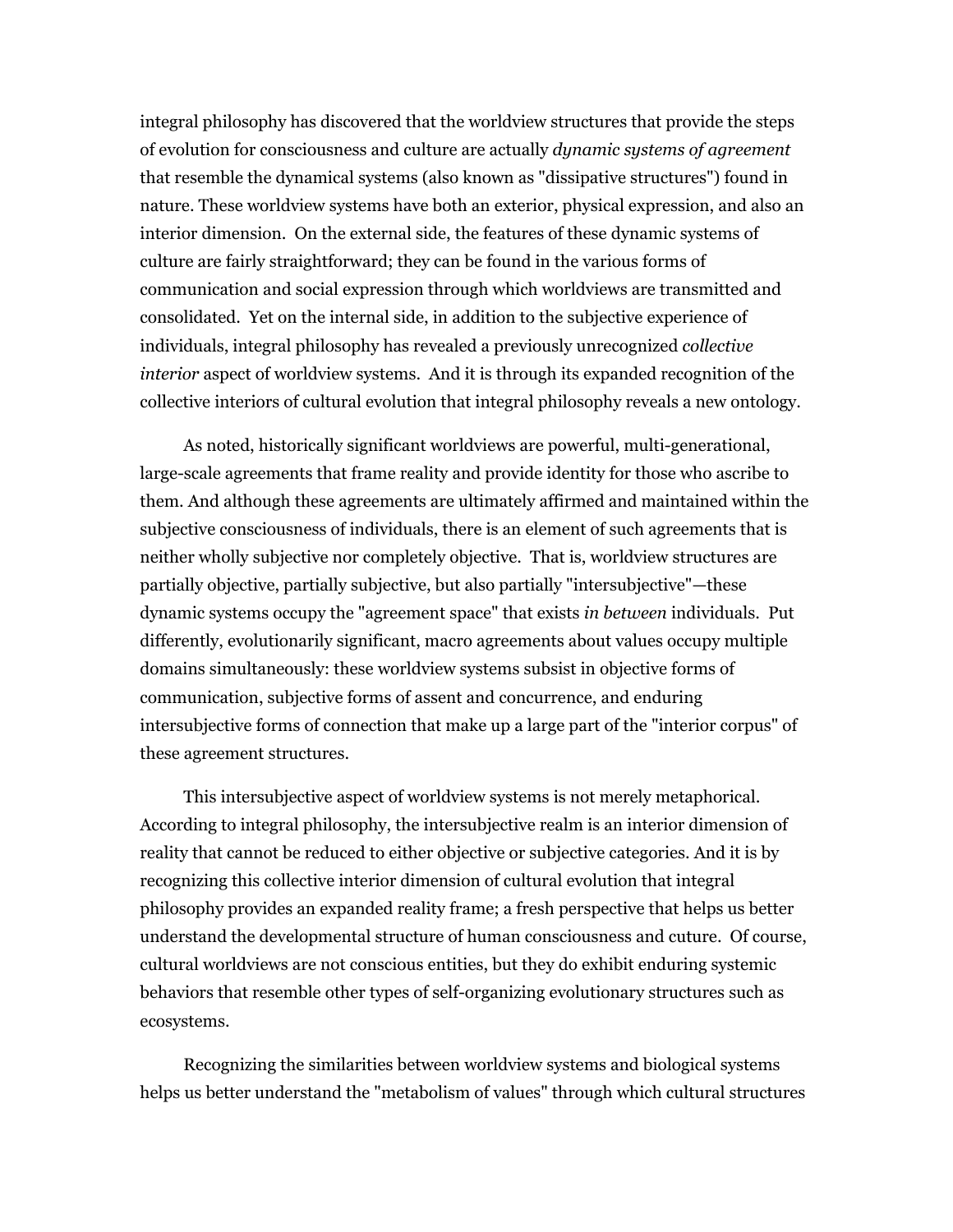maintain their systemic vitality. Just as cells are the micro-systems that make up an organism, agreements about specific values act similarly as the internal micro-systems that aggregate into historically significant worldviews that persist through time. Moreover, as discussed further below, this new understanding of value metabolism can help us better understand why some cultures are vibrant and healthy and why other cultures remain dysfunctional. This expanded ontological recognition of cultural evolution thus allows us to better see, contact, and work with these worldview systems as never before.

 Further, integral philosophy's expanded recognition of interiority avoids the problems of Cartesian dualism by explaining how the subjective category of consciousness (or interiority in general) is not "supernatural"; sentient subjectivity is as real and natural as the external aspects of reality. Building on Whitehead, integral philosophy argues that every naturally occurring form of evolutionary organization possesses an interior aspect. While this recognition of pervasive interiority does not imply that structures such as cells or molecules have consciousness per se, it does show how consciousness does not simply "pop out" at the top of the evolutionary scale. This reframing of reality thus helps avoid the *mind/body problem*, which has vexed materialistic forms of philosophy for over 300 years.<sup>2</sup>

 So, just as Enlightenment philosophy opened up the *external* universe to a new era of investigation and discovery through objective science, integral philosophy now promises similar advances within the *internal* universe of consciousness and culture. And our growing recognition of the central role of organismal agency and value gravity in the evolution of the universe (discussed in chapter 3) provides an example of the kind of discoveries that can be made through the use of this new form of philosophy. Although a thorough description of integral philosophy's ontology of interiors is beyond the scope of our discussion, in the sections below we will consider examples of how this new understanding can also be used to diagnose and solve many of the cultural problems that currently plague our world.

### A New Epistemology

The "new way of seeing" that arose with the modernist worldview during the Enlightenment came about through the use of the emergent epistemological capacity of reason. Although premodern thinkers also used reason and logic, they lacked a systematic method of analyzing objective reality from a scientific perspective. Nor could they see how the mythical descriptions of the universe provided by their premodern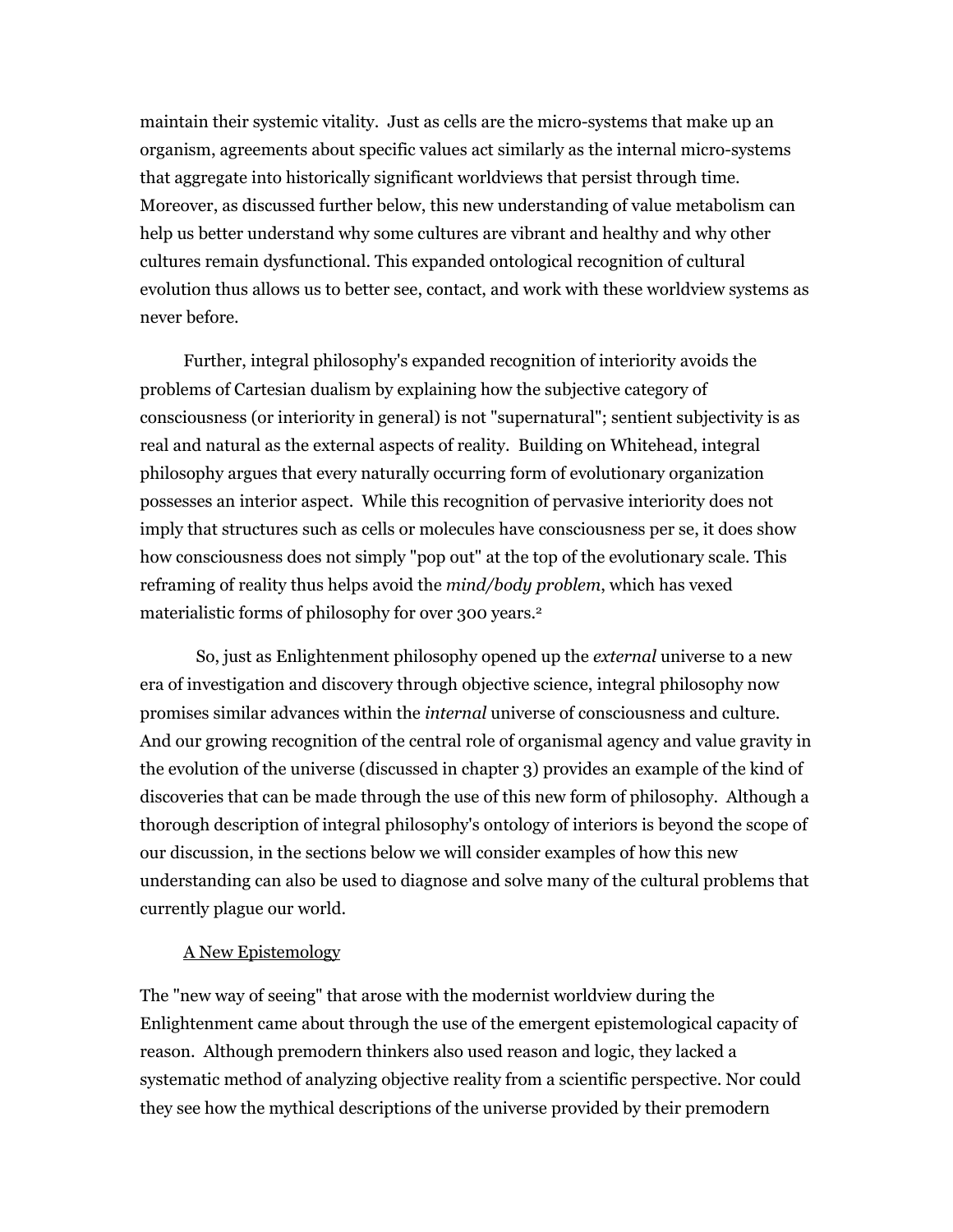worldviews were in fact inherently unreasonable, if not completely irrational. It was only through the new objective clarity provided by a thoroughly rational worldview that Europeans were able to "disenchant" their understanding of nature. And just as the rise of modernist consciousness provided a new epistemological capacity, the enlarged perspectives of the evolutionary worldview likewise provide the expanded vision of a new epistemological capacity. This new capacity, which Wilber calls "vision-logic," arises as we come to increasingly view the world through dialectical perspectives.

 This dialectical way of knowing can be distinguished from both "formal operational thought" (originally described by Piaget), and "relativistic thought." Formal operational thinking, which is most often associated with modernist consciousness, usually perceives the world as presenting "right or wrong" choices within a closed system of lawful relationships. Relativistic thinking, which is most often associated with postmodern consciousness, can see the validity of more than one choice, but cannot usually see how such alternatives can be reconciled or synthesized. In contrast to both of these earlier ways of knowing, dialectical thinking always anticipates the possibility of development, and thus perceives the world as a fundamental process of changing dynamic relationships. This dialectical way of seeing thus recognizes how conflicting perspectives can actually work together, mutually supporting each other, even when in apparent opposition, in a manner that can be compared to the function of a tension strut in an architectural structure.

 Developmental psychologist Michael Basseches illustrates dialectical thinking using the example of three college students who are each frustrated by standardized assignments and tests, and feel that their freedom and love of learning is being stifled. In this example, the first student (representing formal operational thinking) is angry about his situation, but resigns himself to the unfairness of the system and cynically decides to just give teachers what they want in order to get by. The second student (representing relativistic thinking) is confused; he knows his education would be improved if he had more curricular freedom, but he also "assumes that the college is run by experienced educators, who must have determined that the use of tests and assigned papers to measure and grades to motivate is the soundest educational method." However, the third student in Basseches' example (representing dialectical thinking), "reasons that this contradiction will only really be resolved when the basic relationship of the colleges and universities to society is transformed. He decides that he will devote his time at college to trying to learn all he can that might help him contribute to that kind of transformation of educational institutions. He accepts that in the meantime he will be given standardized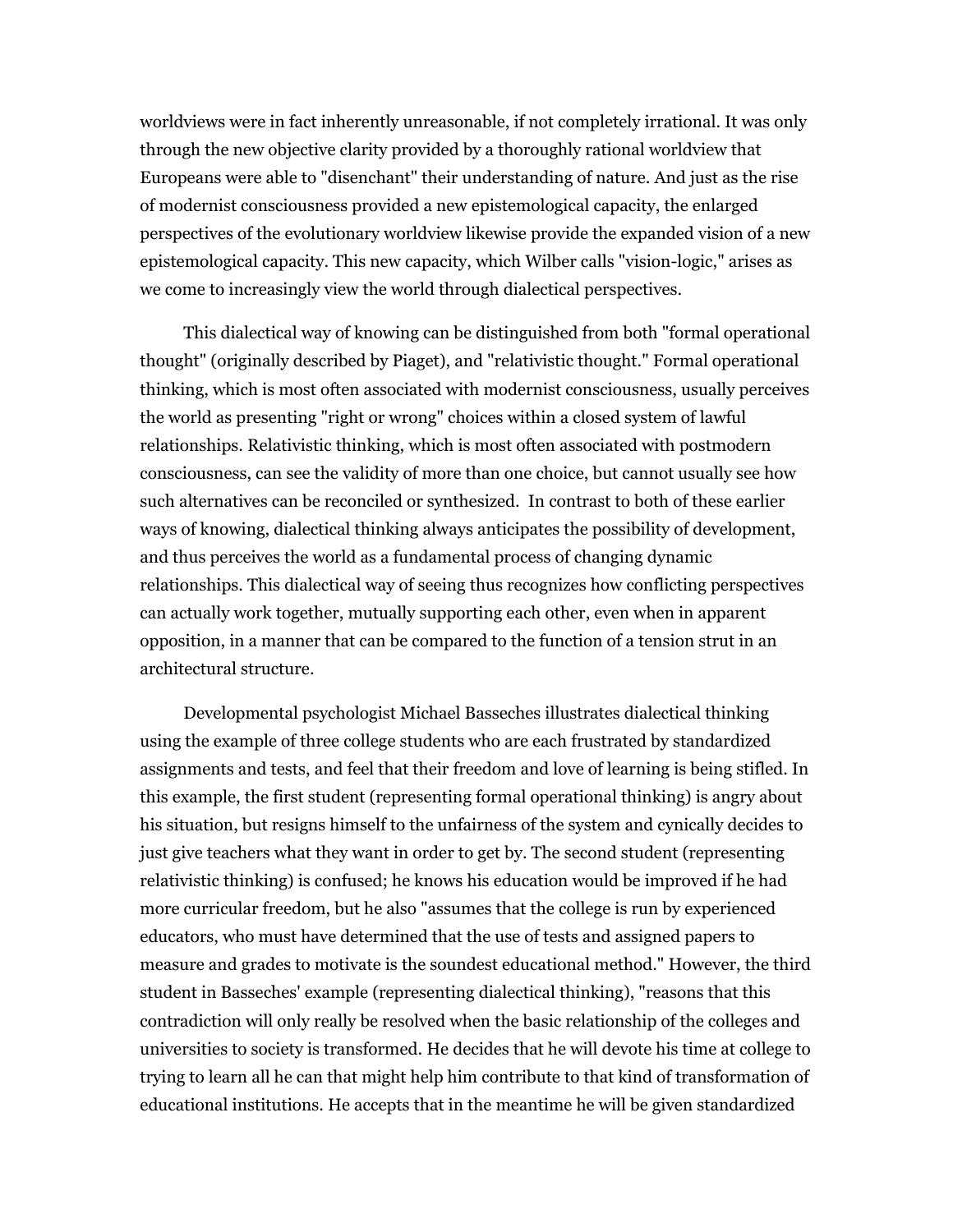assignments and grades and will have to make compromises ... But he is resolved not to lose sight of his own educational goals."3 This example thus suggests how dialectical thinkers can take conflicts in their stride, using them for further development. Additional examples are discussed below.

 The emergent epistemological capacity of reason that arises with modernist consciousness is a *cognitive* capacity of the mind, which involves rational thinking. In contrast, the new epistemological capacity that arises with the evolutionary perspective is an emergent *volitional* capacity of the will, which comes about mostly through dialectical evaluation. That is, it is usually only by appropriately *valuing* the elements of a problematic situation that we can correctly perceive the crucial functions of such elements within the situation as a whole. This involves more than simply "weighing the alternatives" and assigning different values to various components; it is a way of understanding and appreciating that requires an intuitive sympathy achieved only by "getting in close"—by identifying with and actually entering into the alternative perspectives that generate opposing values. When we look at evolutionary processes without this ability, all we can see is conflict. But when we come to recognize the unfolding of internal structures through time, we can begin to better appreciate how they are working together within a larger developmental system, and this allows us to engage these structures more effectively. Recognizing this, developmental theorist Robert Kegan actually defines dialectical thinking as "the capacity to see conflict as a signal of our overidentification with a single system."4

### A New Set of Values

As we have seen, historically significant cultural worldviews are made up of discrete sets of values that are related to the problems faced by a given worldview's "time in history." Continuing this pattern, the emerging evolutionary worldview also has its own relatively unique values, such as the aspiration to harmonize science and spirituality, an enhanced sense of personal responsibility for the problems of the world, an enlarged appreciation of conflicting truths and dialectic reasoning, and a new appreciation of the significance of evolution in general, and cultural evolution in particular. But unlike older worldviews, this evolutionary perspective also recognizes that every previous worldview contains important values that are necessary for the ongoing functionality of society. As a result of this understanding, the evolutionary view is able to better appreciate and thus better *use* the healthy values of the entire spectrum of cultural development. And it is by including a wider range of values within its purview that the evolutionary perspective is able to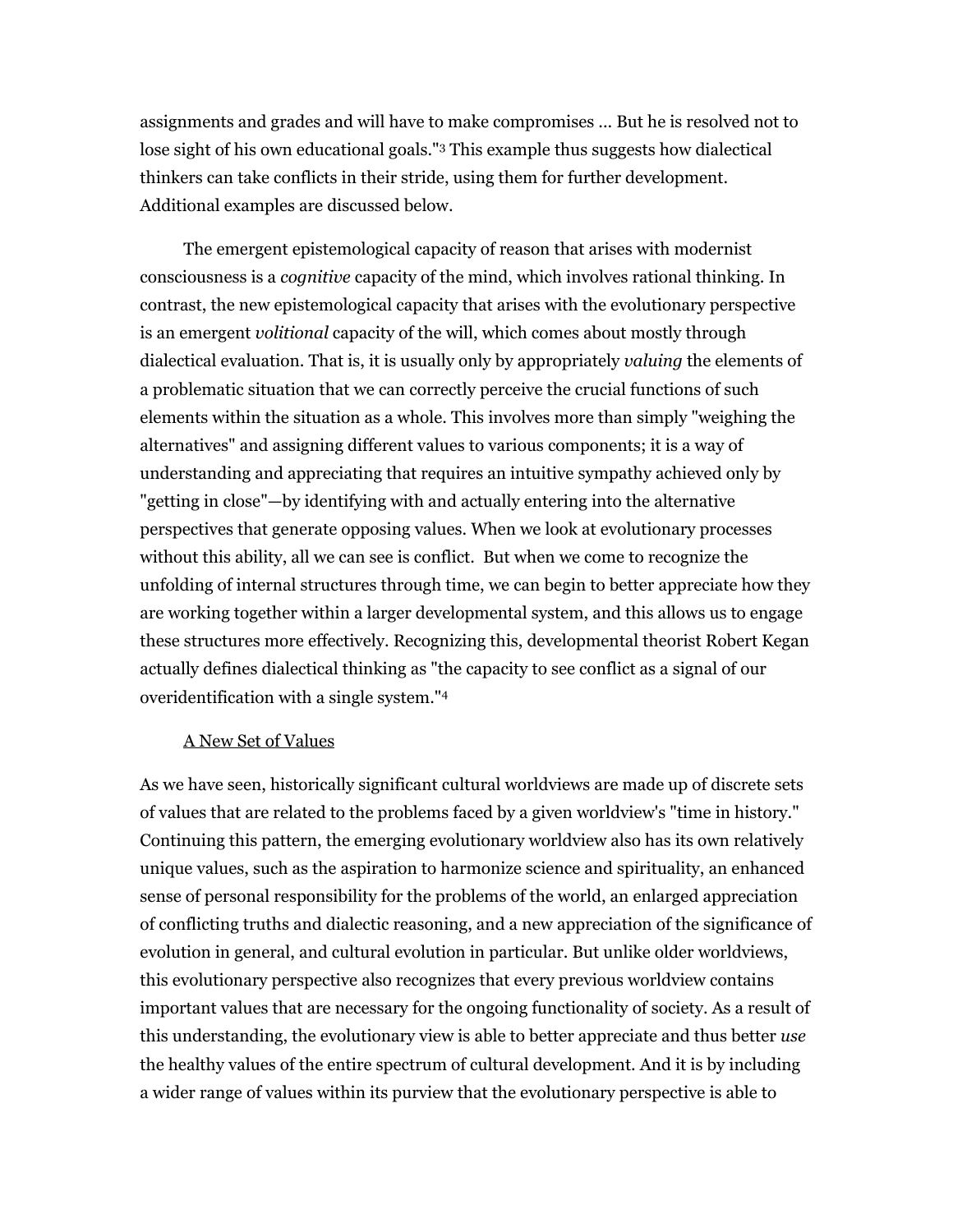transcend all previous worldviews. Earlier worldviews tend to see each other primarily for their pathologies, discounting the important cultural role that each worldview plays within the larger system of cultural evolution. But the evolutionary perspective can see existing cultural structures within a broader evolutionary context, and can thus more effectively "objectify" earlier values without being repulsed or embarrassed by them.

 This process of cultural evolution through objectification is described by Kegan's well-known "subject-object theory." Kegan explains the progress of consciousness through the stages of development by observing that a person transcends a given stage when what was previously embedded in that person's subjective consciousness becomes objectified, or recognized from an external perspective. According to Kegan, "[T]ransforming our epistemologies, liberating ourselves from that in which we were embedded, making what was subject into object so that we can 'have it' rather than 'be had' by it—this is the most powerful way I know to conceptualize the growth of the mind."5 For example, in the traditional stage of consciousness, one's religious belief system is a part of their subject—the traditionalist's subjective consciousness is embedded or contained within their belief system. The objective world is thus perceived and constructed to satisfy the demands of this belief system. However, when a person transcends the traditional stage and achieves the increased epistemological capacity of modernist consciousness, he may still hold the same essential religious beliefs, but these beliefs are now objectified; he can see beyond his beliefs, and thus gains a greater capacity to adopt the perspective of others and see the world through their beliefs as well as his own. As a person's consciousness evolves he can still "have his beliefs," but in more evolved stages those beliefs no longer "have him."

 Kegan's description of the process of subjective evolution through expanding objectification also helps us understand how the evolutionary worldview makes progress. Unlike previous worldviews, the evolutionary perspective is able to objectify the *entire spectrum of established cultural development*, and is thus able to achieve an "expanded vertical perspective" that can recognize a new kind of depth. Yet not only does this evolutionary view better *objectify* previous stages, together with the larger system of which they are a part, it also better *subjectifies* previous stages by identifying with them more closely. As noted, it is only by "getting in close" to the values of these earlier worldviews that we can begin to separate their "dignities" from their "disasters." Recall that as a result of the dialectic of progress and pathology, successes are often tied to failures in cultural evolution. And this means that the positive values of a given worldview are accordingly tied together with that worldview's shortcomings.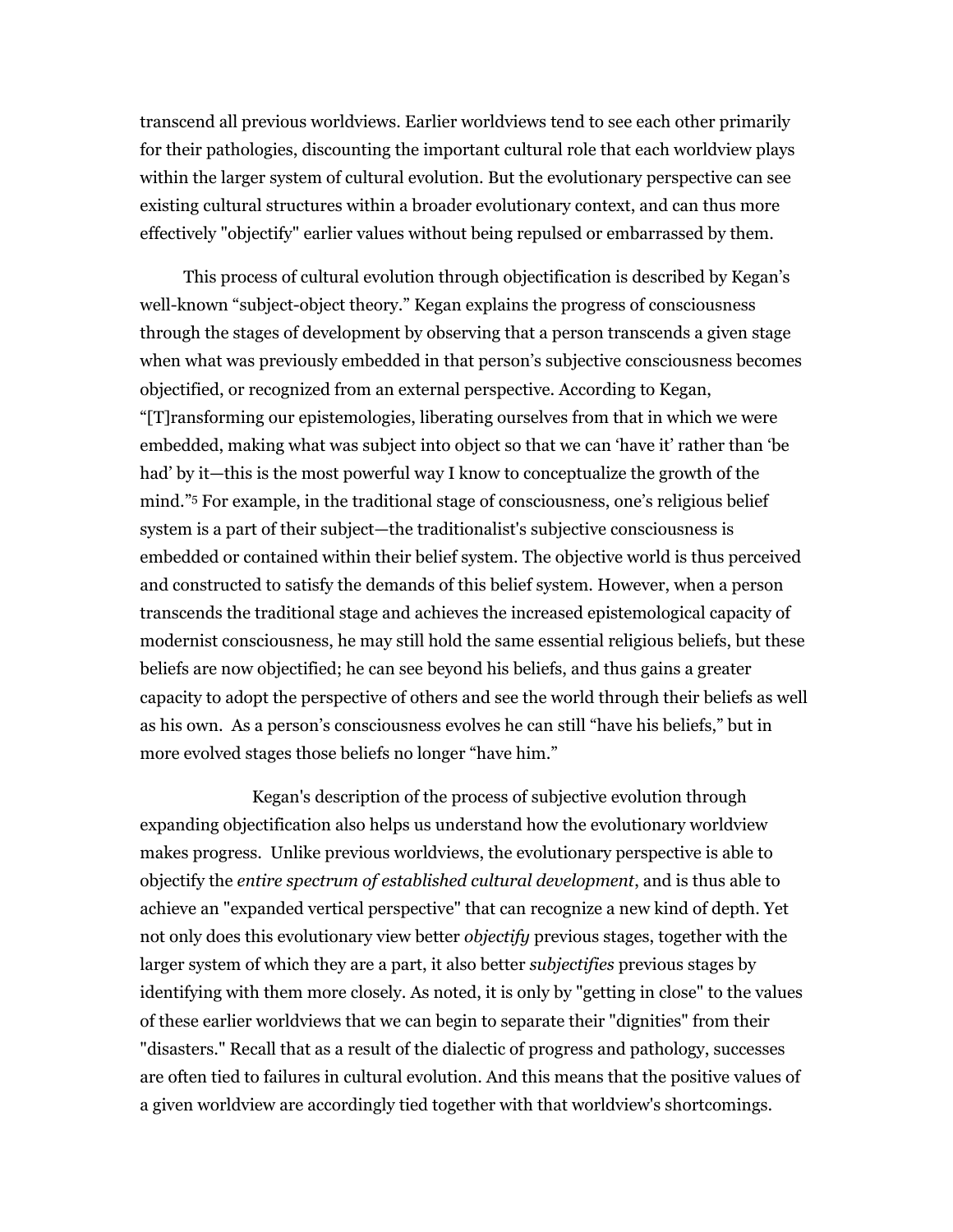Recovering the useful and enduring values of previous worldviews thus requires careful attention and a sophisticated form of sympathy.

 Using the traditional worldview as an example, we can see how the values that we continue to *need*—values such as honesty, decency, modesty, and personal responsibility —are connected with outlooks that we must now discard—such as sexism, racism, and religious fundamentalism. When we view the traditional worldview from the outside, it is these negative aspects that are often most apparent. But when we come to also see this worldview from the inside, by better identifying with it and partially making it our own, this allows us to better appreciate, and thus tease apart, the core values of this worldview from its remaining outmoded prejudices that continue to hold us back. And as we make common cause with the healthy values of every worldview, "they" become "us."

#### A Second Enlightenment

As a result of its place within the sequence of historical development, the emerging evolutionary worldview is in many ways a synthesis of modernism and postmodernism. Without the sensitive and pluralistic values of postmodernism, the evolutionary perspective would be somewhat indistinguishable from cynical modernism. However, although it embraces many postmodern values, this evolutionary worldview also carries forward some of modernism's important strengths, such as its penchant for problem solving and its focus on progress. Thus, because the evolutionary perspective is a kind of "higher harmonic" of modernism, the historical context out of which this evolutionary view is emerging shows many similarities to the previous appearance of modernism during the Enlightenment. As mentioned, modernism came about through the rise of powerful new philosophical systems, which were rooted in the scientific advances of the seventeenth century. Similarly, this new evolutionary perspective is being catalyzed by philosophical advances in our understanding of emergent evolution, which reveal the influence of values and show how evolution is both driving and drawing the development of human consciousness and culture.

 This parallel with the historical events of the Enlightenment can also be seen in the tension between academic philosophy and the new form of philosophy that is giving birth to the evolutionary worldview. In the late seventeenth and early eighteenth centuries, "the officially and legally sanctioned philosophy prevailing in universities and academies, and dominating philosophical and scientific discourse and textbooks" was Scholastic Aristotelianism, a philosophical system that supported the precepts of the Christian Church. Although Scholasticism had been a vibrant part of medieval thought,